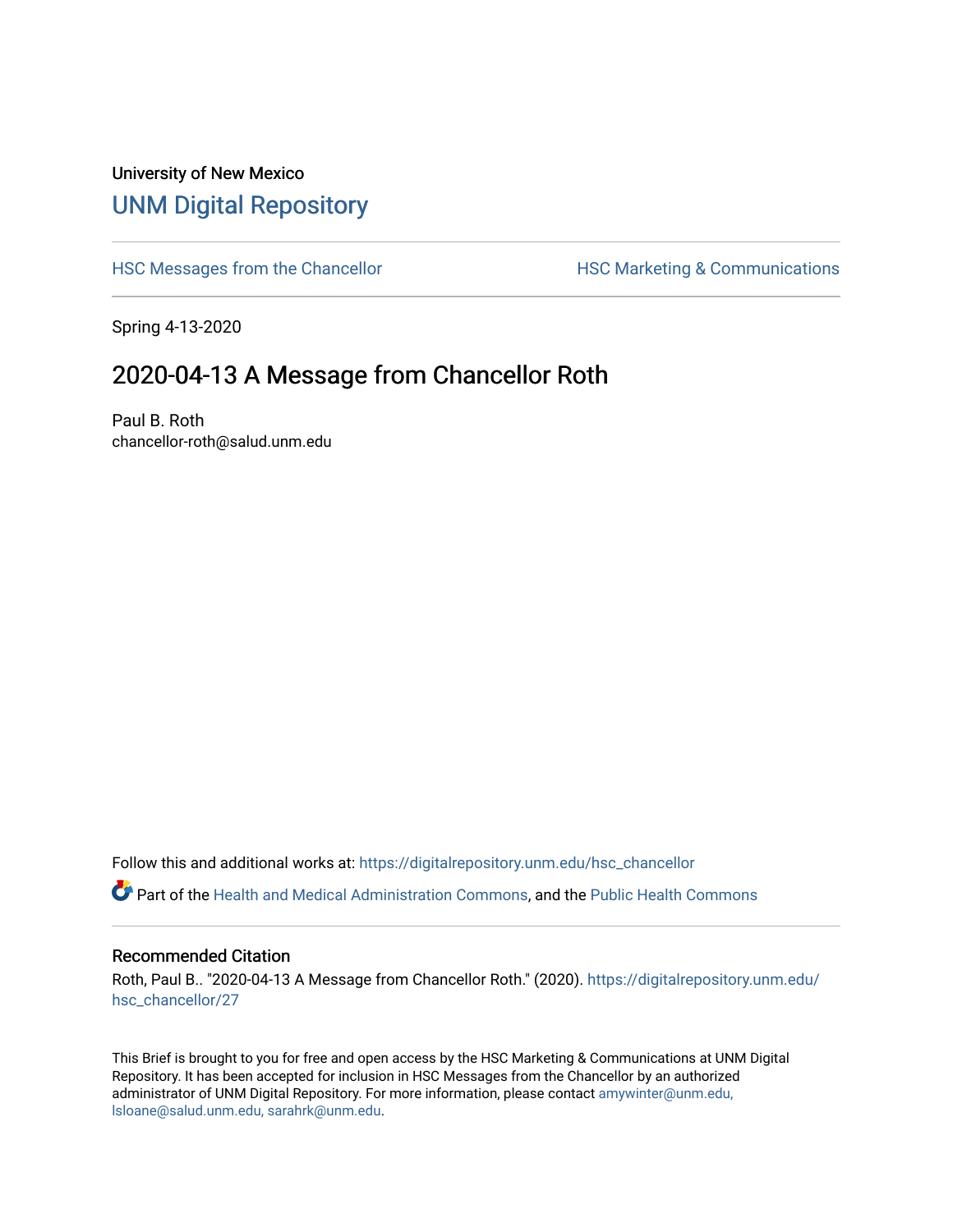

[View this email in your browser](https://mailchi.mp/76f2e171fbd2/message-from-the-chancellor-coronavirus-4383628?e=b4bbfca2c0)

## **A Message from Chancellor Roth**

Dear Colleagues:

As of this afternoon, 1,345 New Mexicans have tested positive for the novel coronavirus and 31 patients have died. Nearly 32,000 tests have been administered. Please visit the [New](https://unm.us19.list-manage.com/track/click?u=59ce53c1a4dedb490bac78648&id=16baea935c&e=b4bbfca2c0)  [Mexico Department of Health website](https://unm.us19.list-manage.com/track/click?u=59ce53c1a4dedb490bac78648&id=16baea935c&e=b4bbfca2c0) for the latest updates.

Social distancing feels unnatural – because it is. We humans have a born need for close connection and physical proximity with one another. But as an infection control strategy social distancing is essential, because it works. We are starting to see positive signs of its success throughout the U.S.

The policies in effect here at the Health Sciences Center align with Gov. Michelle Lujan Grisham's core message encouraging social distancing: If you are Tier 2 employee, whose presence on campus is not classified as essential, you should be working from home.

I want to thank our colleagues at Project ECHO for providing training to more than 3,000 frontline COVID-19 health care workers in New Mexico. Project ECHO, and their partners around the world, have collectively trained an estimated 175,000 health care providers in more than 100 countries to support the COVID-19 response.

Project ECHO is also rapidly disseminating best practices to community providers working around the state. Ongoing programs include supporting the state's first responders, two weekly virtual "office hours" that provide an opportunity to ask questions of HSC infectious disease experts, a critical care ECHO, and a broader COVID-19 ECHO, offered in English and Spanish.

Congratulations are due to Karin High, PhD, professor and vice chair for research in the Department of Anesthesiology & Critical Care Medicine, and assistant research